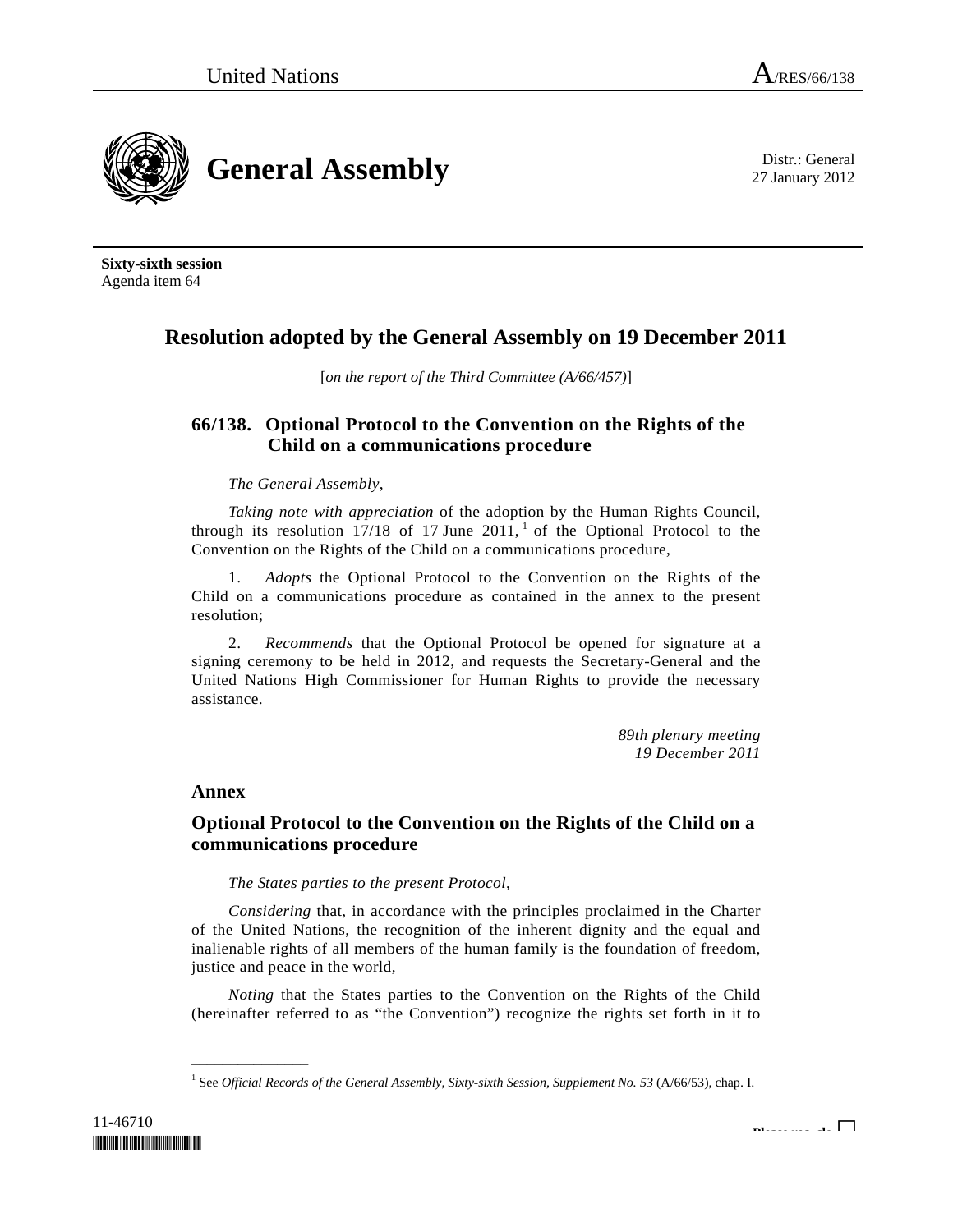each child within their jurisdiction without discrimination of any kind, irrespective of the child's or his or her parent's or legal guardian's race, colour, sex, language, religion, political or other opinion, national, ethnic or social origin, property, disability, birth or other status,

*Reaffirming* the universality, indivisibility, interdependence and interrelatedness of all human rights and fundamental freedoms,

*Reaffirming also* the status of the child as a subject of rights and as a human being with dignity and with evolving capacities,

*Recognizing* that children's special and dependent status may create real difficulties for them in pursuing remedies for violations of their rights,

*Considering* that the present Protocol will reinforce and complement national and regional mechanisms allowing children to submit complaints for violations of their rights,

*Recognizing* that the best interests of the child should be a primary consideration to be respected in pursuing remedies for violations of the rights of the child, and that such remedies should take into account the need for child-sensitive procedures at all levels,

*Encouraging* States parties to develop appropriate national mechanisms to enable a child whose rights have been violated to have access to effective remedies at the domestic level,

*Recalling* the important role that national human rights institutions and other relevant specialized institutions, mandated to promote and protect the rights of the child, can play in this regard,

*Considering* that, in order to reinforce and complement such national mechanisms and to further enhance the implementation of the Convention and, where applicable, the Optional Protocols thereto on the sale of children, child prostitution and child pornography and on the involvement of children in armed conflict, it would be appropriate to enable the Committee on the Rights of the Child (hereinafter referred to as "the Committee") to carry out the functions provided for in the present Protocol,

*Have agreed* as follows:

#### **Part I General provisions**

#### **Article 1**

#### **Competence of the Committee on the Rights of the Child**

1. A State party to the present Protocol recognizes the competence of the Committee as provided for by the present Protocol.

2. The Committee shall not exercise its competence regarding a State party to the present Protocol on matters concerning violations of rights set forth in an instrument to which that State is not a party.

3. No communication shall be received by the Committee if it concerns a State that is not a party to the present Protocol.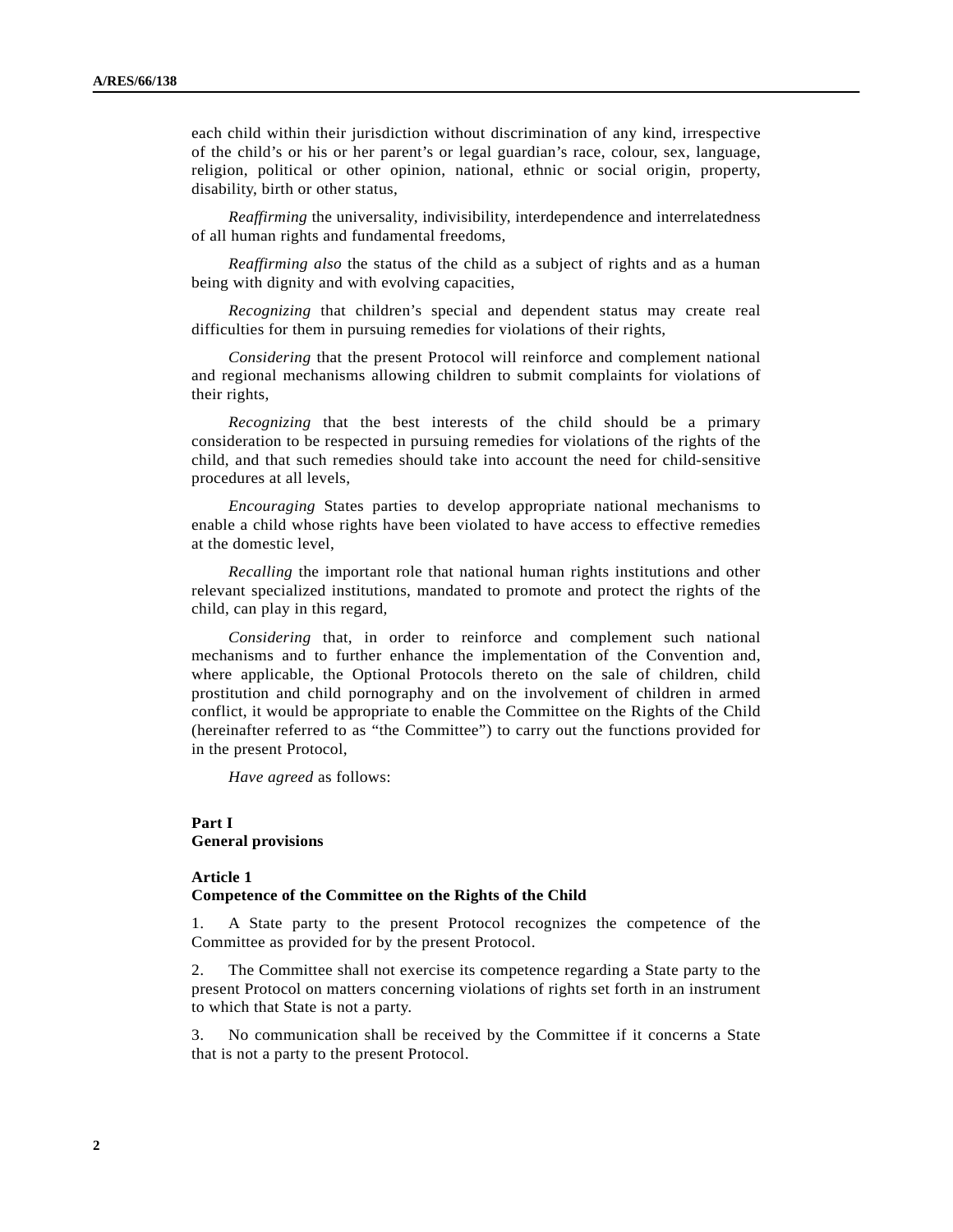### **Article 2 General principles guiding the functions of the Committee**

 In fulfilling the functions conferred on it by the present Protocol, the Committee shall be guided by the principle of the best interests of the child. It shall also have regard for the rights and views of the child, the views of the child being given due weight in accordance with the age and maturity of the child.

### **Article 3 Rules of procedure**

1. The Committee shall adopt rules of procedure to be followed when exercising the functions conferred on it by the present Protocol. In doing so, it shall have regard, in particular, for article 2 of the present Protocol in order to guarantee child-sensitive procedures.

2. The Committee shall include in its rules of procedure safeguards to prevent the manipulation of the child by those acting on his or her behalf and may decline to examine any communication that it considers not to be in the child's best interests.

## **Article 4 Protection measures**

1. A State party shall take all appropriate steps to ensure that individuals under its jurisdiction are not subjected to any human rights violation, ill-treatment or intimidation as a consequence of communications or cooperation with the Committee pursuant to the present Protocol.

2. The identity of any individual or group of individuals concerned shall not be revealed publicly without their express consent.

## **Part II**

#### **Communications procedure**

## **Article 5**

## **Individual communications**

1. Communications may be submitted by or on behalf of an individual or group of individuals, within the jurisdiction of a State party, claiming to be victims of a violation by that State party of any of the rights set forth in any of the following instruments to which that State is a party:

(*a*) The Convention;

 (*b*) The Optional Protocol to the Convention on the sale of children, child prostitution and child pornography;

 (*c*) The Optional Protocol to the Convention on the involvement of children in armed conflict.

2. Where a communication is submitted on behalf of an individual or group of individuals, this shall be with their consent unless the author can justify acting on their behalf without such consent.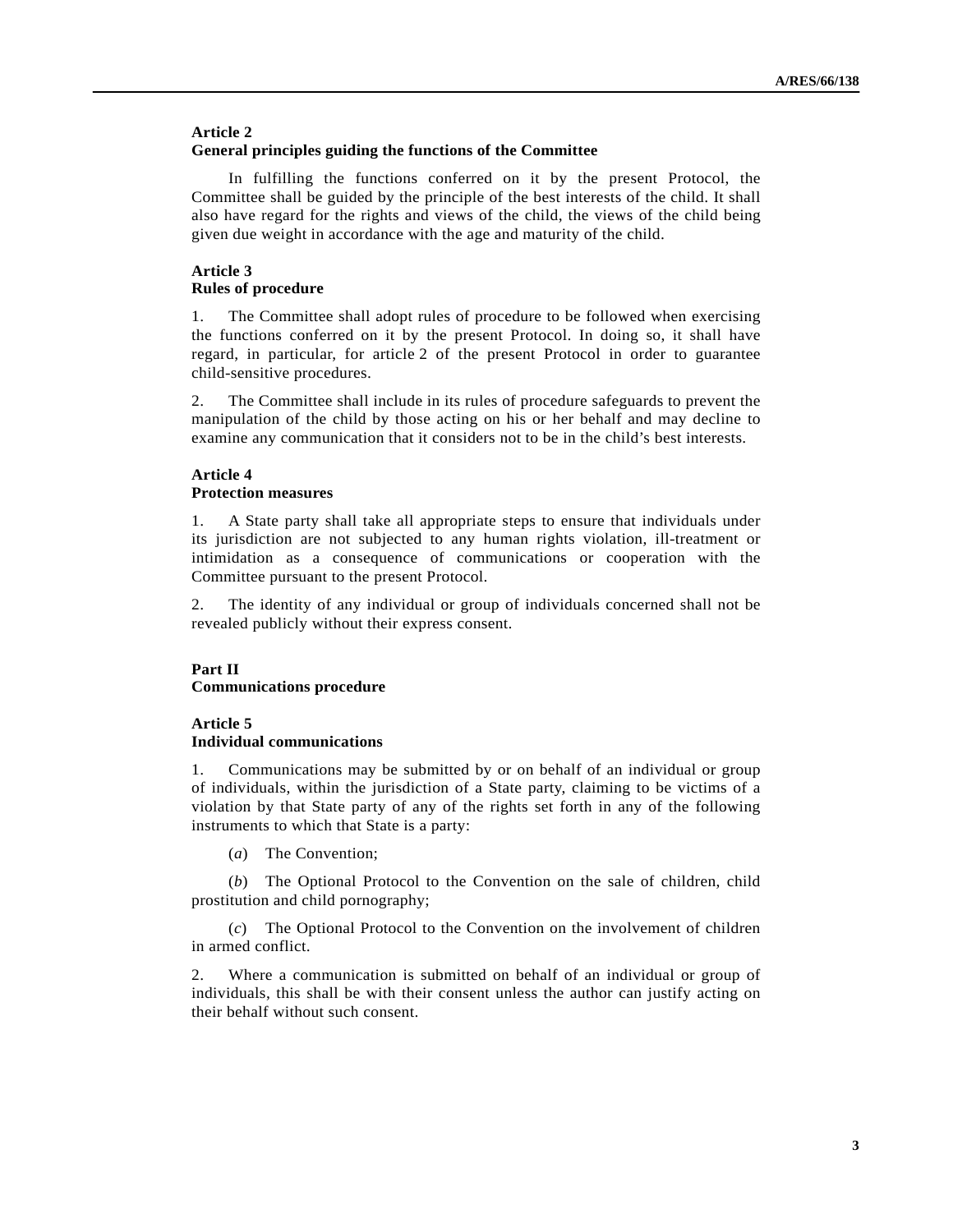#### **Article 6 Interim measures**

1. At any time after the receipt of a communication and before a determination on the merits has been reached, the Committee may transmit to the State party concerned for its urgent consideration a request that the State party take such interim measures as may be necessary in exceptional circumstances to avoid possible irreparable damage to the victim or victims of the alleged violations.

2. Where the Committee exercises its discretion under paragraph 1 of the present article, this does not imply a determination on admissibility or on the merits of the communication.

#### **Article 7 Admissibility**

The Committee shall consider a communication inadmissible when:

- (*a*) The communication is anonymous;
- (*b*) The communication is not in writing;

 (*c*) The communication constitutes an abuse of the right of submission of such communications or is incompatible with the provisions of the Convention and/or the Optional Protocols thereto;

 (*d*) The same matter has already been examined by the Committee or has been or is being examined under another procedure of international investigation or settlement;

 (*e*) All available domestic remedies have not been exhausted. This shall not be the rule where the application of the remedies is unreasonably prolonged or unlikely to bring effective relief;

 (*f*) The communication is manifestly ill-founded or not sufficiently substantiated;

 (*g*) The facts that are the subject of the communication occurred prior to the entry into force of the present Protocol for the State party concerned, unless those facts continued after that date;

 (*h*) The communication is not submitted within one year after the exhaustion of domestic remedies, except in cases where the author can demonstrate that it had not been possible to submit the communication within that time limit.

#### **Article 8**

#### **Transmission of the communication**

1. Unless the Committee considers a communication inadmissible without reference to the State party concerned, the Committee shall bring any communication submitted to it under the present Protocol confidentially to the attention of the State party concerned as soon as possible.

2. The State party shall submit to the Committee written explanations or statements clarifying the matter and the remedy, if any, that it may have provided. The State party shall submit its response as soon as possible and within six months.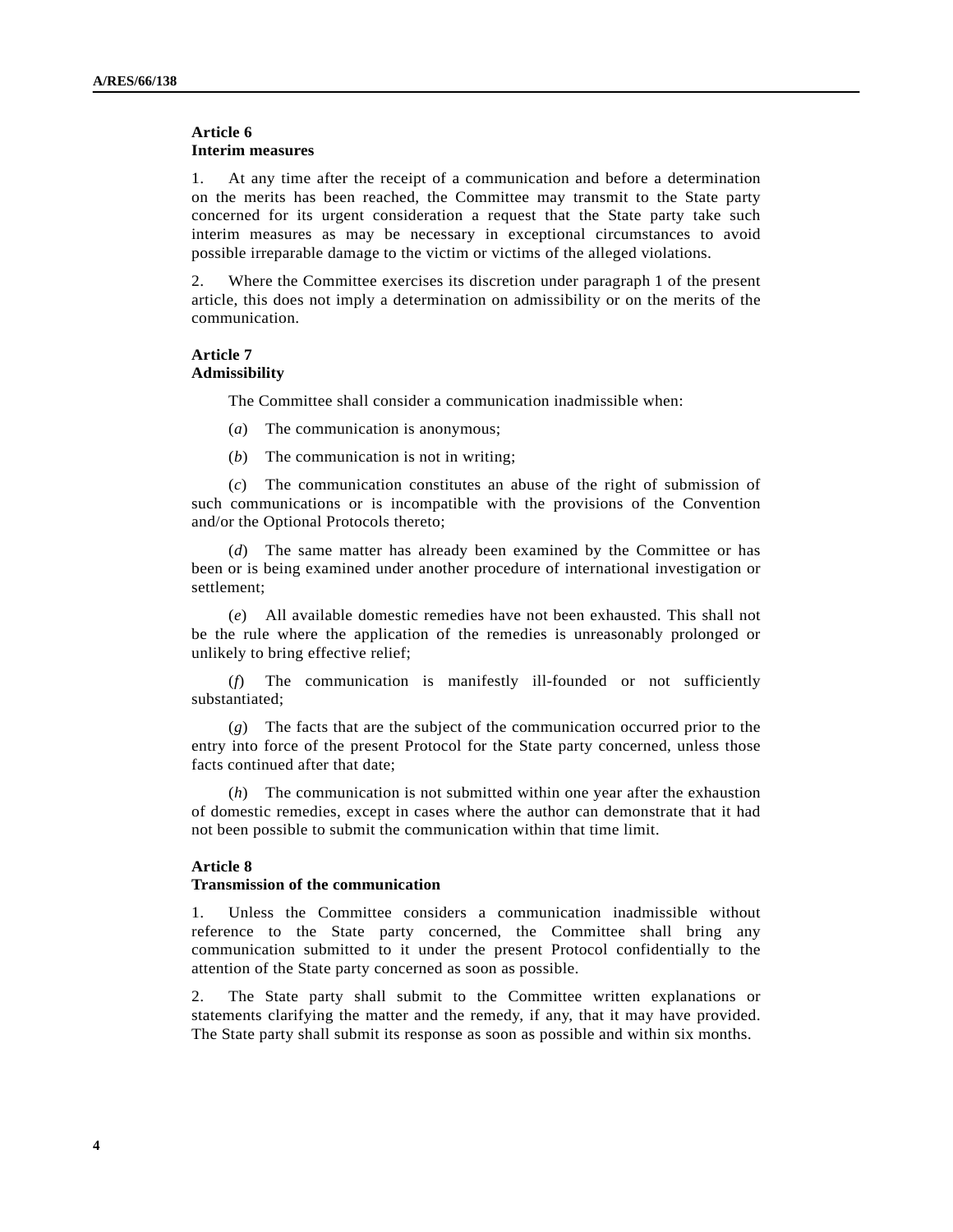#### **Article 9 Friendly settlement**

1. The Committee shall make available its good offices to the parties concerned with a view to reaching a friendly settlement of the matter on the basis of respect for the obligations set forth in the Convention and/or the Optional Protocols thereto.

2. An agreement on a friendly settlement reached under the auspices of the Committee closes consideration of the communication under the present Protocol.

#### **Article 10**

### **Consideration of communications**

1. The Committee shall consider communications received under the present Protocol as quickly as possible, in the light of all documentation submitted to it, provided that this documentation is transmitted to the parties concerned.

2. The Committee shall hold closed meetings when examining communications received under the present Protocol.

3. Where the Committee has requested interim measures, it shall expedite the consideration of the communication.

4. When examining communications alleging violations of economic, social or cultural rights, the Committee shall consider the reasonableness of the steps taken by the State party in accordance with article 4 of the Convention. In doing so, the Committee shall bear in mind that the State party may adopt a range of possible policy measures for the implementation of the economic, social and cultural rights in the Convention.

5. After examining a communication, the Committee shall, without delay, transmit its views on the communication, together with its recommendations, if any, to the parties concerned.

#### **Article 11 Follow-up**

1. The State party shall give due consideration to the views of the Committee, together with its recommendations, if any, and shall submit to the Committee a written response, including information on any action taken and envisaged in the light of the views and recommendations of the Committee. The State party shall submit its response as soon as possible and within six months.

2. The Committee may invite the State party to submit further information about any measures the State party has taken in response to its views or recommendations or implementation of a friendly settlement agreement, if any, including as deemed appropriate by the Committee, in the State party's subsequent reports under article 44 of the Convention, article 12 of the Optional Protocol to the Convention on the sale of children, child prostitution and child pornography or article 8 of the Optional Protocol to the Convention on the involvement of children in armed conflict, where applicable.

### **Article 12 Inter-State communications**

1. A State party to the present Protocol may, at any time, declare that it recognizes the competence of the Committee to receive and consider communications in which a State party claims that another State party is not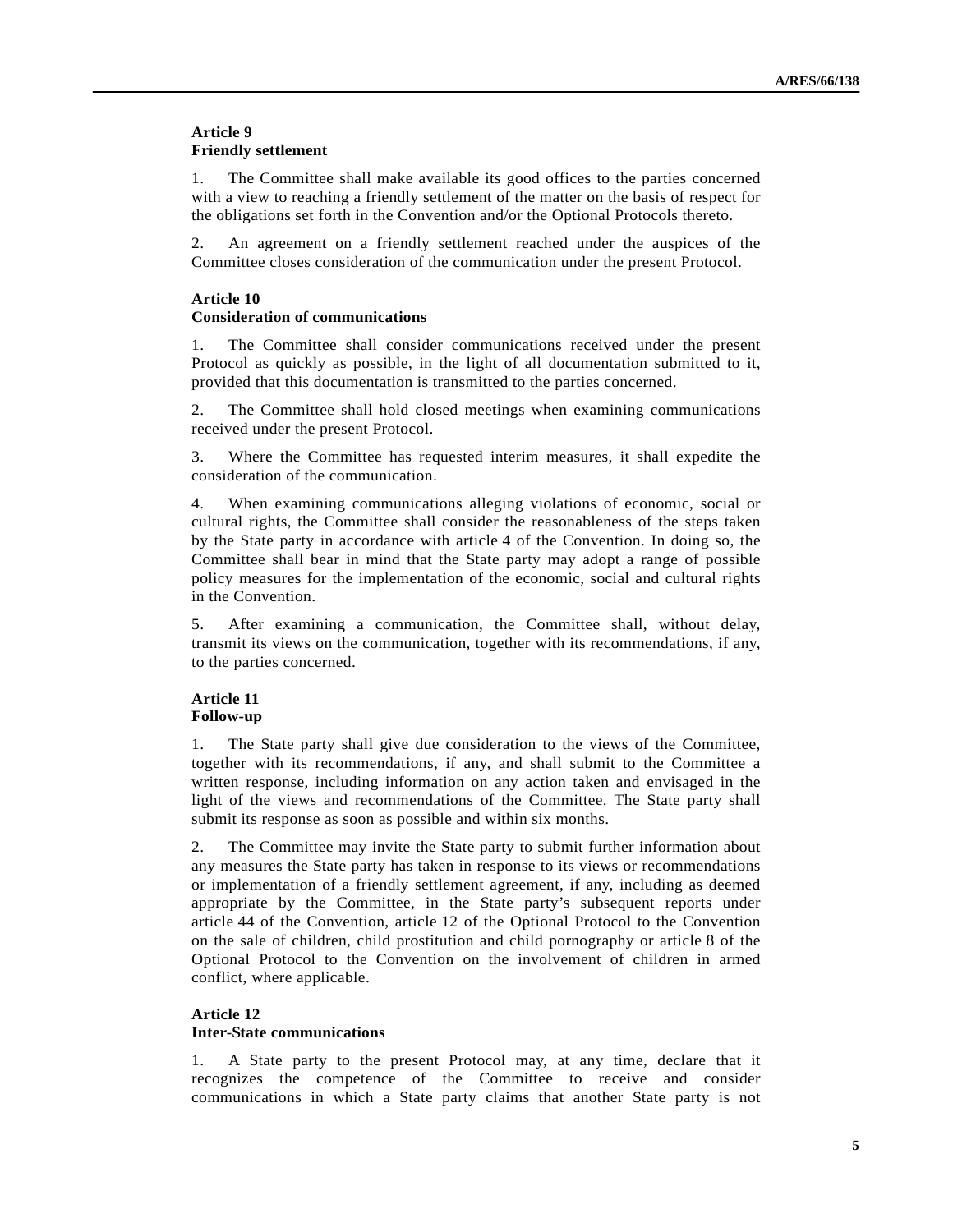fulfilling its obligations under any of the following instruments to which the State is a party:

(*a*) The Convention;

 (*b*) The Optional Protocol to the Convention on the sale of children, child prostitution and child pornography;

 (*c*) The Optional Protocol to the Convention on the involvement of children in armed conflict.

2. The Committee shall not receive communications concerning a State party that has not made such a declaration or communications from a State party that has not made such a declaration.

3. The Committee shall make available its good offices to the States parties concerned with a view to a friendly solution of the matter on the basis of the respect for the obligations set forth in the Convention and the Optional Protocols thereto.

4. A declaration under paragraph 1 of the present article shall be deposited by the States parties with the Secretary-General of the United Nations, who shall transmit copies thereof to the other States parties. A declaration may be withdrawn at any time by notification to the Secretary-General. Such a withdrawal shall not prejudice the consideration of any matter that is the subject of a communication already transmitted under the present article; no further communications by any State party shall be received under the present article after the notification of withdrawal of the declaration has been received by the Secretary-General, unless the State party concerned has made a new declaration.

#### **Part III Inquiry procedure**

#### **Article 13 Inquiry procedure for grave or systematic violations**

1. If the Committee receives reliable information indicating grave or systematic violations by a State party of rights set forth in the Convention or in the Optional Protocols thereto on the sale of children, child prostitution and child pornography or on the involvement of children in armed conflict, the Committee shall invite the State party to cooperate in the examination of the information and, to this end, to submit observations without delay with regard to the information concerned.

2. Taking into account any observations that may have been submitted by the State party concerned, as well as any other reliable information available to it, the Committee may designate one or more of its members to conduct an inquiry and to report urgently to the Committee. Where warranted and with the consent of the State party, the inquiry may include a visit to its territory.

3. Such an inquiry shall be conducted confidentially, and the cooperation of the State party shall be sought at all stages of the proceedings.

4. After examining the findings of such an inquiry, the Committee shall transmit without delay these findings to the State party concerned, together with any comments and recommendations.

5. The State party concerned shall, as soon as possible and within six months of receiving the findings, comments and recommendations transmitted by the Committee, submit its observations to the Committee.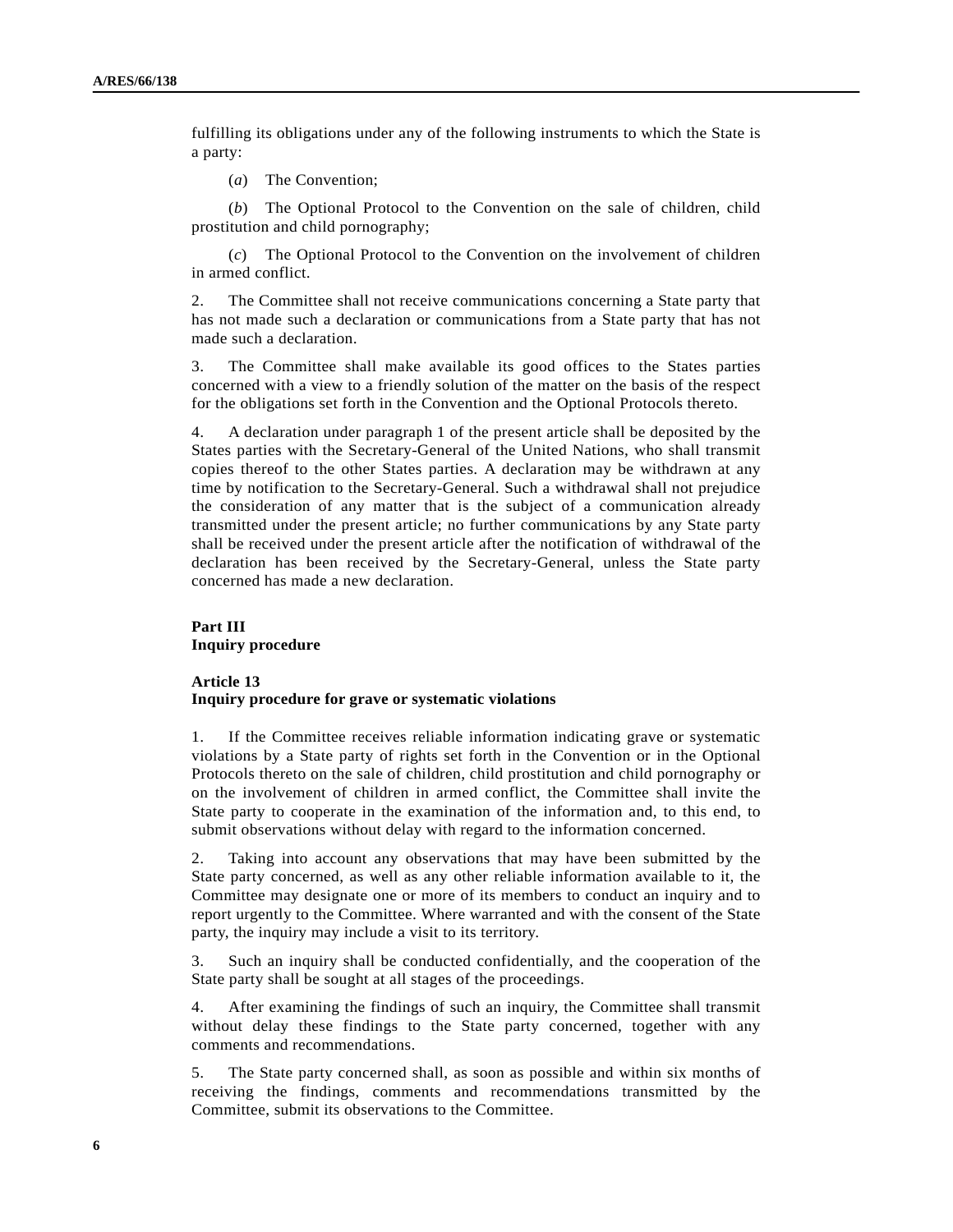6. After such proceedings have been completed with regard to an inquiry made in accordance with paragraph 2 of the present article, the Committee may, after consultation with the State party concerned, decide to include a summary account of the results of the proceedings in its report provided for in article 16 of the present Protocol.

7. Each State party may, at the time of signature or ratification of the present Protocol or accession thereto, declare that it does not recognize the competence of the Committee provided for in the present article in respect of the rights set forth in some or all of the instruments listed in paragraph 1.

8. Any State party having made a declaration in accordance with paragraph 7 of the present article may, at any time, withdraw this declaration by notification to the Secretary-General of the United Nations.

## **Article 14**

## **Follow-up to the inquiry procedure**

1. The Committee may, if necessary, after the end of the period of six months referred to in article 13, paragraph 5, invite the State party concerned to inform it of the measures taken and envisaged in response to an inquiry conducted under article 13 of the present Protocol.

2. The Committee may invite the State party to submit further information about any measures that the State party has taken in response to an inquiry conducted under article 13, including as deemed appropriate by the Committee, in the State party's subsequent reports under article 44 of the Convention, article 12 of the Optional Protocol to the Convention on the sale of children, child prostitution and child pornography or article 8 of the Optional Protocol to the Convention on the involvement of children in armed conflict, where applicable.

#### **Part IV Final provisions**

#### **Article 15**

## **International assistance and cooperation**

1. The Committee may transmit, with the consent of the State party concerned, to United Nations specialized agencies, funds and programmes and other competent bodies its views or recommendations concerning communications and inquiries that indicate a need for technical advice or assistance, together with the State party's observations and suggestions, if any, on these views or recommendations.

2. The Committee may also bring to the attention of such bodies, with the consent of the State party concerned, any matter arising out of communications considered under the present Protocol that may assist them in deciding, each within its field of competence, on the advisability of international measures likely to contribute to assisting States parties in achieving progress in the implementation of the rights recognized in the Convention and/or the Optional Protocols thereto.

## **Article 16**

#### **Report to the General Assembly**

 The Committee shall include in its report submitted every two years to the General Assembly in accordance with article 44, paragraph 5, of the Convention a summary of its activities under the present Protocol.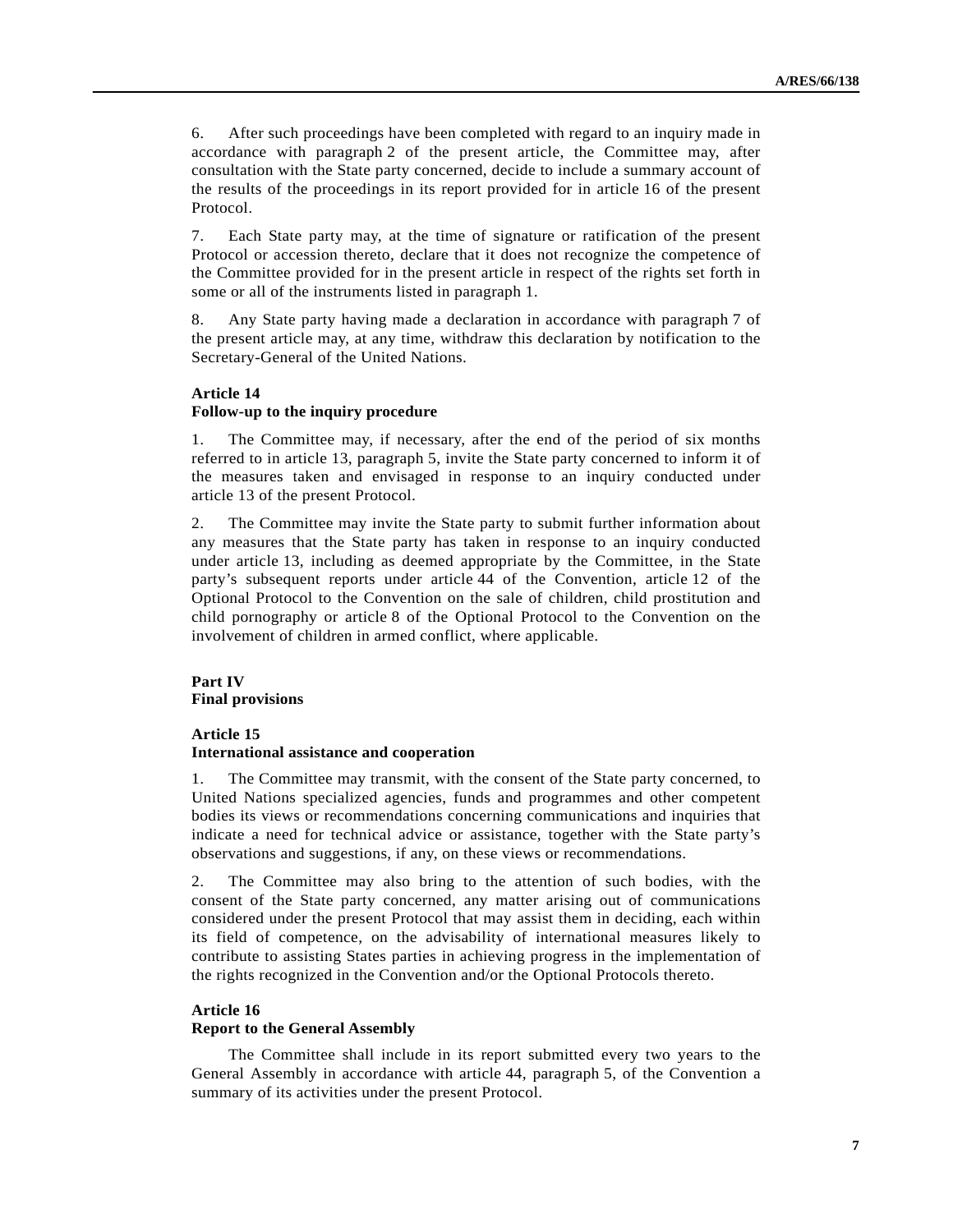#### **Article 17 Dissemination of and information on the Optional Protocol**

 Each State party undertakes to make widely known and to disseminate the present Protocol and to facilitate access to information about the views and recommendations of the Committee, in particular with regard to matters involving the State party, by appropriate and active means and in accessible formats to adults and children alike, including those with disabilities.

### **Article 18**

#### **Signature, ratification and accession**

1. The present Protocol is open for signature to any State that has signed, ratified or acceded to the Convention or either of the first two Optional Protocols thereto.

2. The present Protocol is subject to ratification by any State that has ratified or acceded to the Convention or either of the first two Optional Protocols thereto. Instruments of ratification shall be deposited with the Secretary-General of the United Nations.

3. The present Protocol shall be open to accession by any State that has ratified or acceded to the Convention or either of the first two Optional Protocols thereto.

4. Accession shall be effected by the deposit of an instrument of accession with the Secretary-General.

### **Article 19 Entry into force**

1. The present Protocol shall enter into force three months after the deposit of the tenth instrument of ratification or accession.

2. For each State ratifying the present Protocol or acceding to it after the deposit of the tenth instrument of ratification or instrument of accession, the present Protocol shall enter into force three months after the date of the deposit of its own instrument of ratification or accession.

#### **Article 20**

#### **Violations occurring after the entry into force**

1. The Committee shall have competence solely in respect of violations by the State party of any of the rights set forth in the Convention and/or the first two Optional Protocols thereto occurring after the entry into force of the present Protocol.

2. If a State becomes a party to the present Protocol after its entry into force, the obligations of that State vis-à-vis the Committee shall relate only to violations of the rights set forth in the Convention and/or the first two Optional Protocols thereto occurring after the entry into force of the present Protocol for the State concerned.

#### **Article 21 Amendments**

1. Any State party may propose an amendment to the present Protocol and submit it to the Secretary-General of the United Nations. The Secretary-General shall communicate any proposed amendments to States parties with a request to be notified whether they favour a meeting of States parties for the purpose of